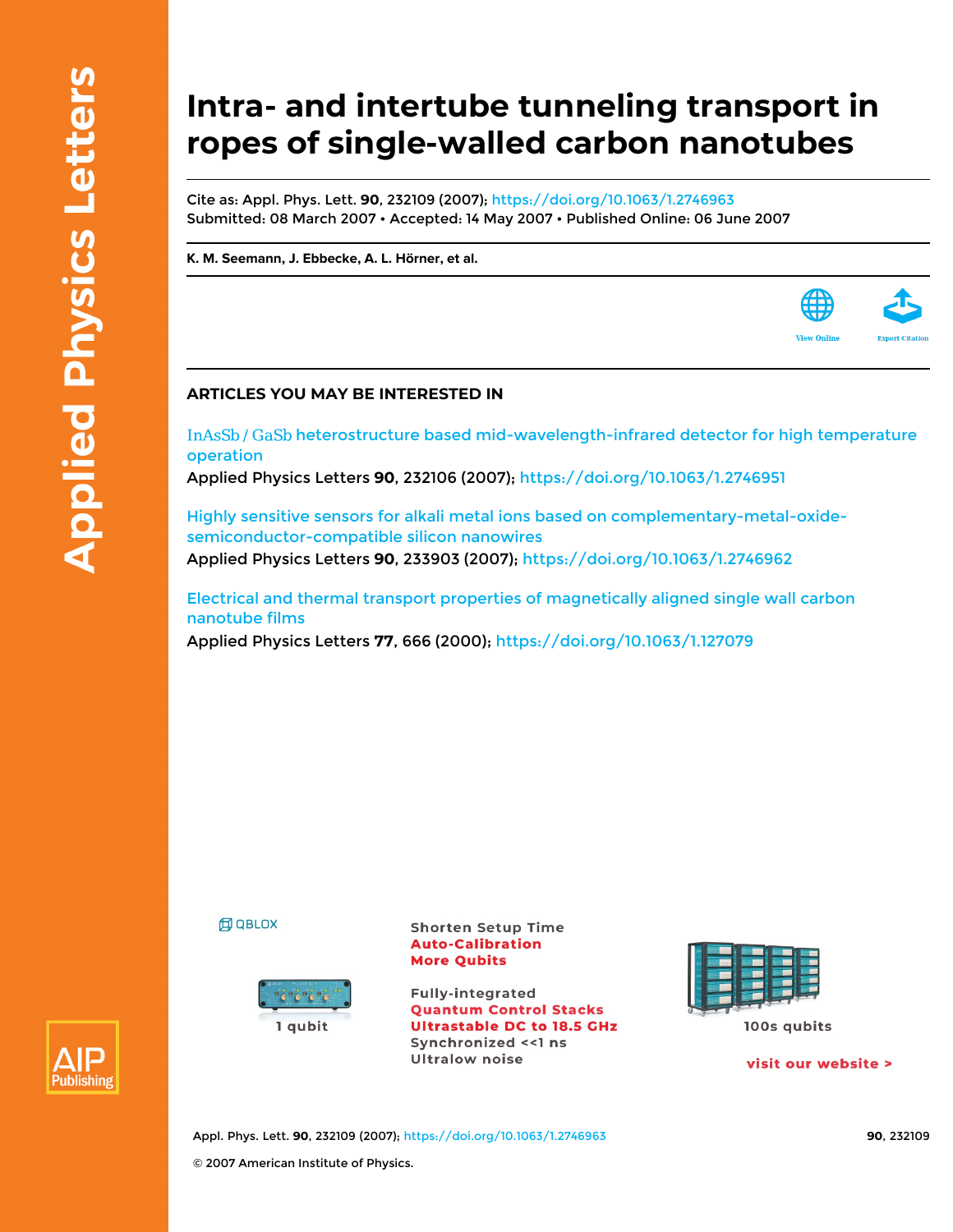## **[Intra- and intertube tunneling transport in ropes of single-walled](http://dx.doi.org/10.1063/1.2746963) [carbon nanotubes](http://dx.doi.org/10.1063/1.2746963)**

K. M. Seemann,<sup>a)</sup> J. Ebbecke, A. L. Hörner, and A. Wixforth *Institut für Physik der Universität Augsburg, Universitätsstrasse 1, D-86159 Augsburg, Germany*

(Received 8 March 2007; accepted 14 May 2007; published online 6 June 2007)

The authors report on intra- and intertube tunneling induced current oscillations in an individual rope of single-walled carbon nanotubes. Defects within single tubes and tube-tube contacts provide tunneling barriers of different transparencies and heights, respectively, and the formation of quantum dots in between. As a function of the bias voltage, the authors observe a transition from an intratube to an intertube tunneling dominated transport. The samples were fabricated on prepatterned silicon substrates employing surface acoustic wave induced streaming leading to an alignment of the ropes with respect to the contacts. © *2007 American Institute of Physics*. [DOI: [10.1063/1.2746963](http://dx.doi.org/10.1063/1.2746963)]

The quasi-one-dimensional molecular structure of carbon nanotubes<sup>1</sup> (CNTs) reveals many interesting physical phenomena ranging from mechanical over electronic to optical peculiarities. $2^{-4}$  Over the last few years, apart from many other applications, CNT have been also considered as building blocks of future electronic systems. This is partially triggered by the fact that they exhibit either a semiconducting or a metallic behavior depending on their molecular structure. A further dimensional reduction from a one dimensional behavior towards a quasi-zero-dimensional quantum dot can be realized by the deposition of CNT between two metal electrodes. Ideally, CNT devices consist of individual single-walled CNTs (SWCNTs) with clearly defined electronic properties. More realistically, one has to deal with ropes of carbon nanotubes (RCNTs), consisting of metallic and semiconducting single-walled CNTs. In a rope of carbon nanotubes one typically has to consider both metallic and semiconducting tubes, with different chiralities, lengths, and defect densities. Here, we report on our experimental investigation of such CNT ropes. We employ surface acoustic waves to deposit and align CNT from an aqueous suspension $5-8$  onto a prepatterned silicon chip.

For the experiments reported here, a purified SWCNT raw material was purchased from Tubes@Rice, Houston, USA. The silicon chip of  $5 \times 5$  mm<sup>2</sup> was cut from an As doped  $n^+$  substrate of 0.001–0.005  $\Omega$  cm resistivity and  $\langle 001 \rangle$  orientation. A 200 nm thick SiO<sub>2</sub> layer, deposited in a plasma enhanced chemical vapor deposition process serves as a gate dielectric for a back gate contact. Electron beam lithography (eline©) was used to pattern 18 contact pairs. A CNT junction fabricated using this method is shown in Fig.  $1(a)$  $1(a)$ . In order to determine their morphology, the CNT have been characterized by transmission electron microscopy (TEM) prior to deposition. These studies revealed rope structures with diameters of approximately 5–10 nm, as depicted in Fig. [1](#page-1-1)(b). A compositionally disordered rope thus represents a more complicated electronic system than an individual metallic or semiconducting SWCNT. Our single rope samples have been characterized by two-terminal *I*-*V* measurements with a gate bias as a parameter at low temperatures. The gate voltage was applied to the back gate contact of the *n*<sup>+</sup> silicon substrate, as shown in the inset in Fig. [1](#page-1-1) and separated from the RCNT by the 200 nm thick  $SiO<sub>2</sub>$  insulating layer directly on top of the  $n^+$  substrate. The two-terminal resistance at room temperature is  $R = 54$  M $\Omega$ . With decreasing temperature, the *I*-*V* curves become non-linear with the typical signatures of a tunneling barrier forming between the RCNT and the metal contacts. Figure [2](#page-2-0) shows the *I*-*V* characteristics measured at *T*=1.5 K for different gate voltages

<span id="page-1-1"></span>

FIG. 1. (a) Scanning electron microscopy image of a carbon nanotube junction based on a rope of single-walled carbon nanotubes. The carbon nanotube rope has a diameter of 5 nm. (b) Transmission electron microscopy image of several ropes of single-walled carbon nanotubes. The substructure of each carbon nanotube rope clearly reveals several individual singlewalled carbon nanotubes adhering to each other and forming a rope structure. The inset shows the schematic sample layout.

0003-6951/2007/90(23)/232109/3/\$23.00

<span id="page-1-0"></span>a)<br>Electronic mail: phyks@leeds.ac.uk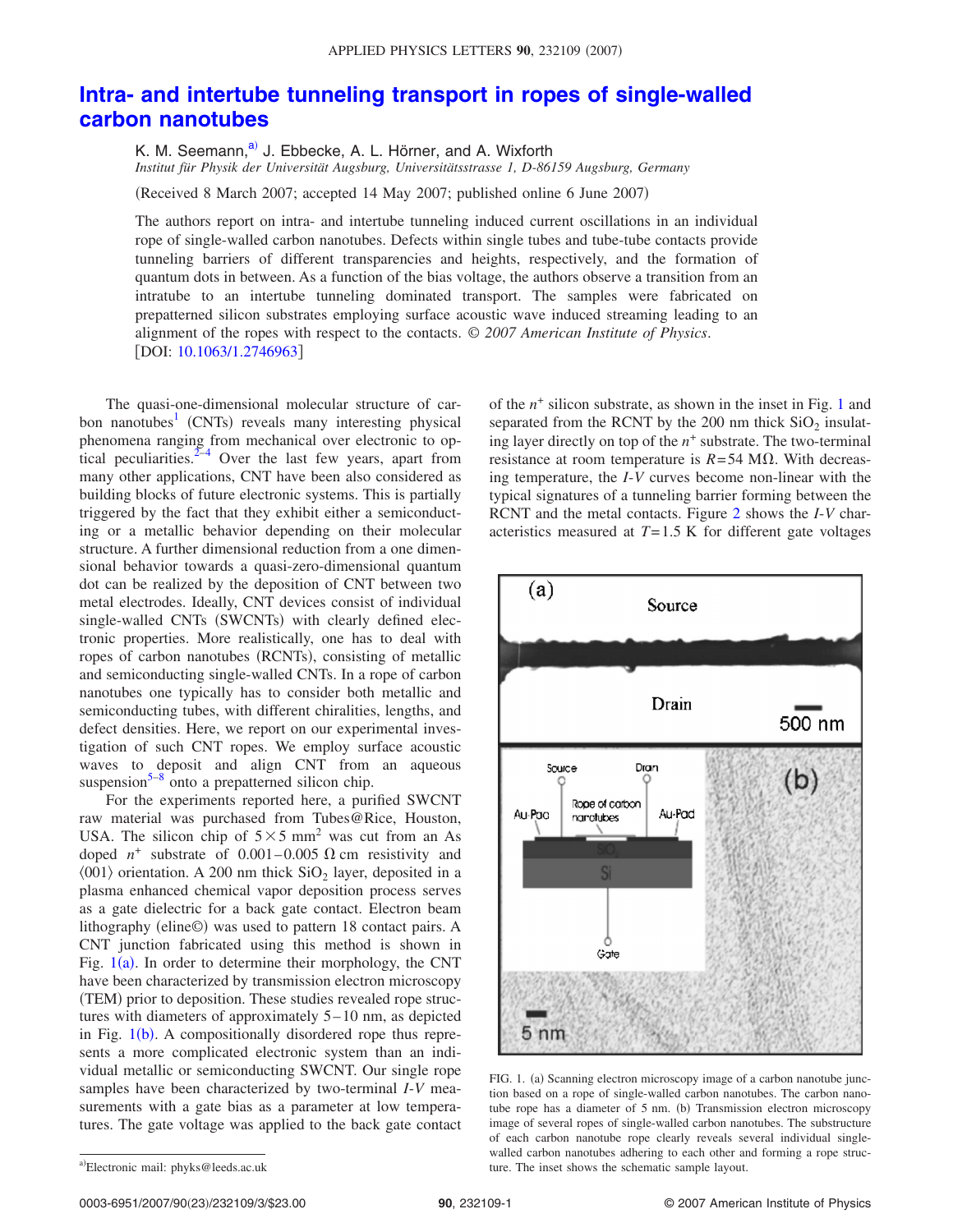<span id="page-2-0"></span>

FIG. 2. *I*-*V* characteristics of a carbon nanotube junction measured at *T*  $=300$  K (inset) and  $T=1.5$  K for various gate voltages. The effective tunneling barrier energy for the nonbiased gate is approximately *U*barrier =1.9 eV, which can be increased or decreased by applying a negative or a positive gate voltage, respectively. Different gate voltages also have an effect on the differential conductance at  $V_{\text{source-drain}} = 2.4 \text{ V}.$ 

 $V_{\text{gate}}$ = +5, 0, and −5 V. At *T* = 1.5 K the field effect response of the carbon nanotube junction yields for  $V_{\text{source-drain}} = 2 \text{ V a}$ value of  $I_{\text{source-drain}}/V_{\text{gate}} = 0.2 \text{ nA}/V$ . Thus, we classify the compositionally disordered RCNT to be dominated by transport through metallic SWNTs with a weak semiconducting component of a narrow band gap.

In the conducting regime, i.e., for a source-drain bias above  $V_{\text{source-drain}} \approx 1.5 \text{ V}$ , we observe strongly fluctuating and aperiodic, yet highly reproducible  $I(V_{gate})$  characteristics. Moreover, the two-terminal  $I-V_{gate}$  measurements at  $V_{\text{source-drain}} = 1.6 \text{ V}$  and  $T = 1.5 \text{ K}$ , just below the threshold of the effective tunneling barrier energy  $U_{barrier}=1.9 \text{ eV}$ , exhibit an aperiodic sequence of conductance peaks of different heights, as shown in Fig. [3.](#page-2-1) We attribute these current peaks to be of Coulomb blockade nature.

The aperiodic sequence of current peaks points out the formation of multiple quantum dots within the RCNT connected in series. $9,10$  $9,10$  Current peaks appear only at those gate voltages where the Coulomb blockade of all quantum dots is suppressed. The multiple quantum dots are populated and depopulated via the tunneling contacts at the Au-RCNT interface and are a typical feature of a junction consisting of an individual RCNT bridging two tunneling contacts. Additionally, we observed current oscillations in the RCNT junction at a bias voltage of  $V_{\text{source-drain}} = 2.4 \text{ V}$ , significantly above the effective tunneling barrier energy  $U_{\text{barrier}}(1.5 \text{ K})$ . These are aperiodic as well but differ, however, both in peak spacing and width, from those measured at  $V_{\text{source-drain}} = 1.6 \text{ V}$ . At a bias of  $V_{\text{source-drain}}=1.6 \text{ V}$ , sharply separated current peaks are measured, as shown in the inset in Fig. [3.](#page-2-1) On the other hand, at a bias voltage of  $V_{\text{source-drain}}=2.4 \text{ V}$ , well above the effective tunneling barrier energy  $U_{\text{barrier}}$ , the separated peaks in the current response remain persistent, as can be seen in Fig. [3.](#page-2-1) Again, these current oscillations were highly reproducible.

We additionally find a positive linear current response superimposed to our  $I-V_{gate}$  curve manifesting a V-shaped current characteristic. This enhanced conductivity of the CNT junction at higher positive and negative gate voltages is based on the increasing differential conductance of the

<span id="page-2-1"></span>

FIG. 3. Source-drain current as a function of the gate voltage measured at  $T=1.5$  K and at a source-drain voltage of  $V_{\text{source-drain}}=2.4$  V being well above the effective tunneling barrier height formed at the carbon nanotube– metal pad interface. A peak broadening to typically  $\Delta V_{\text{gate}} = 1.0 \text{ V}$  appears besides approximately tenfold current values compared to the case at *V*source-drain=1.6 V. The V-shaped characteristic is a fingerprint of the enhanced differential conductance at nonzero gate voltages. Inset: source-drain current as a function of the gate voltage measured at  $T=1.5$  K for a sourcedrain voltage of  $V_{\text{source-drain}}=1.6 \text{ V}$ , just below the zero-bias tunneling barrier height.

RCNT compared to the case of an unbiased gate, which leads to an improved transparency of the tunneling barrier at the metal pad–RCNT interface.

To further understand the nature of the persistent high bias current oscillations, we calculate the energy level spacing of the quantum dots within our RCNT from their measured distance on the gate voltage scale and from  $\Delta E = \Delta V_G \cdot e \cdot C_G / C_T - e^2 / C_T$  in the low bias voltage case (i.e.,  $V_{\text{source-drain}} = 1.6 \text{ V}$  and the high bias voltage case  $(V_{\text{source-drain}} = 2.4 \text{ V}).$ <sup>[11](#page-3-7)</sup> Here,  $\Delta V_G$  is a current peak distance taken from our *I*- $V_{\text{gate}}$  curves [Fig. [3](#page-2-1) and inset], while  $C_T$  is the total electrostatic capacitance of the CNT junction and *CG* denotes the electrostatic capacitance between CNT and gate electrode. We calculated the capacitances from  $C \approx 2\pi\varepsilon_0 L/\ln(2L/d)$  (Ref. [12](#page-3-8)) and obtained a capacitance of 20 aF for the  $L \approx 3 \mu m$  long part of the rope attached to the source and drain contact pads and a capacitance value of  $C_G \approx 4$  aF for the part of the CNT rope associated with the source-drain gap of  $L=0.5 \mu m$ . From this, we evaluate the energy level spacing  $\Delta E_{\text{MSOD}}$  of the serial multiple quantum dot chain within the RCNT to be in the range of  $\Delta E_{\text{MSQD}} = 10 - 110$  meV (inset in Fig. [3](#page-2-1)). In comparison, we calculate the energy level spacing of the complete RCNT  $\Delta E_{\text{RCNT}}$  to be in the range of  $\Delta E_{\text{RCNT}}$ =70–250 meV for peak distances determined from the measurement shown in Fig. [3.](#page-2-1) A direct comparison of the energy level spacing for both bias voltage cases is shown in Fig. [4.](#page-3-9)

Recent theoretical studies $13$  on the electronic properties of carbon nanotube ropes explain the aperiodic set of oscillations that occur in parallel with the ones just discussed once we apply a source-drain bias voltage of  $eV_{\text{source-drain}} = 2.4 \text{ eV} > U_{\text{barrier}}(1.5 \text{ K})$ . From our TEM investigations of the RCNT, we have reason to assume that it is comprised of approximately ten individual parallel SWCNTs adding up to a rope of  $d=5$  nm diameter. Maarouf *et al.*<sup>[13](#page-3-10)</sup> have calculated the energy scales dominating the intertube